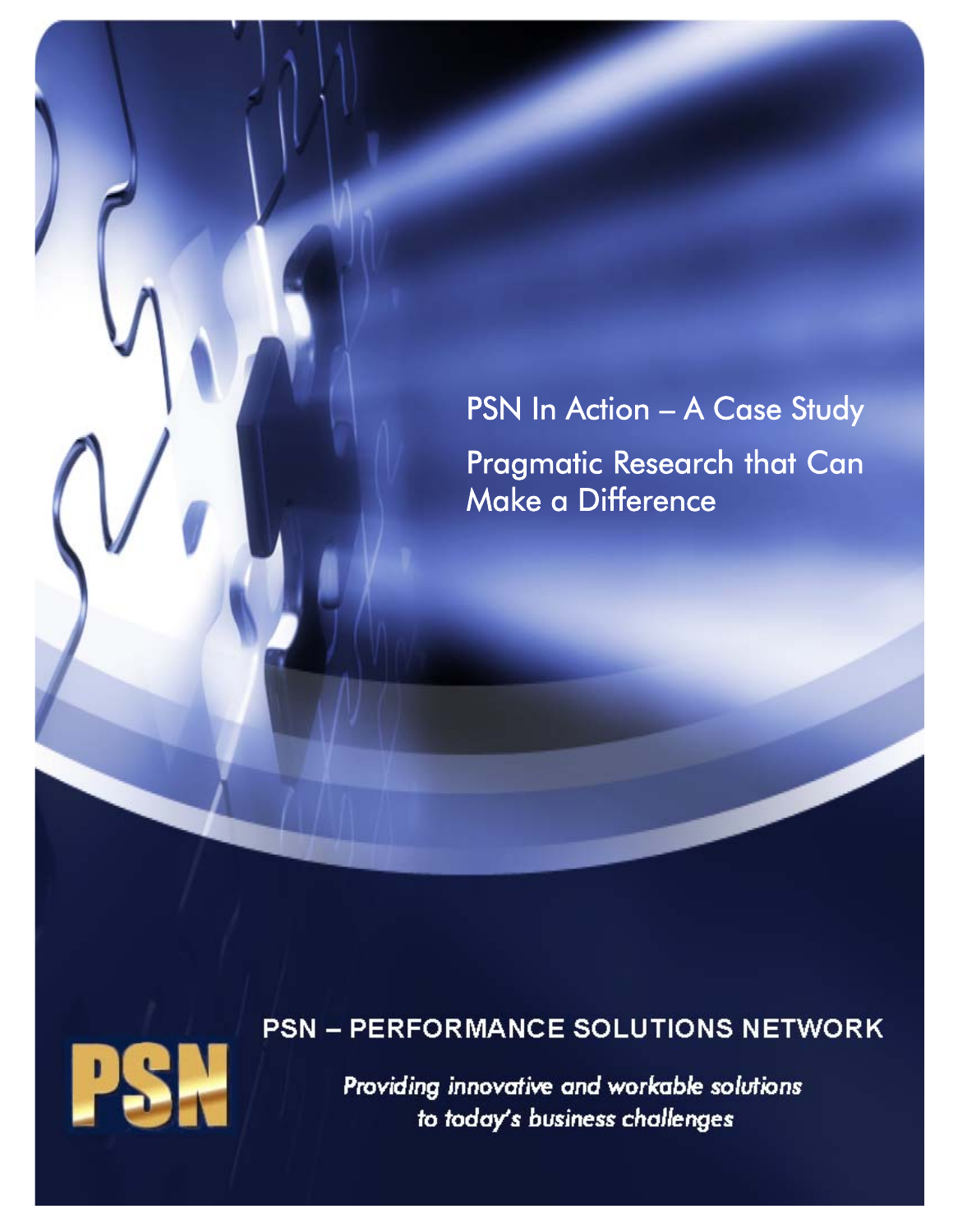

### PSN In Action – A Case Study Pragmatic Research that Can Make a Difference

We all benefit when everyone has access to places, people, and experiences. There are however obstacles that prevent many from participation and engagement and limit access to everyday goods, services and activities. Barriers can be attitudinal, physical or result from organizational policies, practices and procedures. Barriers can also relate to information, communications and/or technology.

Accessibility is about the extent to which a person can obtain a good or service, or participate in an activity, at the time it is needed and in a way that meets their needs regardless of age, ability, or situation. While removing barriers that can inhibit interaction with people, information, goods and services is a critical component to enhancing accessibility, the reality is that accessibility means more than just removing barriers. It is about inclusion and making goods, services, information and technology and participation in activities easier for everyone.

Enhanced accessibility and usability of services benefits people who are young or old, with excellent or limited abilities, in ideal or difficult circumstances.

#### Why Conduct Research on Customer Service and the Accessibility Needs of People with Disabilities?

Facilitating accessibility makes good economic, social and legal sense.

#### *The Business Imperative*

Customer service expectations are changing. In fact, customer service expectations are almost 20% higher than just 12 months ago and almost 40% higher than 5 years ago.

Almost 60% of customers state that their customer service expectations are rarely or only sometimes being met; 86% of consumers state they never go back to doing business with a company if they had a bad customer experience. Additionally, customers are becoming more vocal about their service experiences and are sharing their views with others.

Understanding and responding to customer service expectations clearly affects bottom line profitability and growth. Research shows that it is 2 to 20 times as expensive to get a new customer as to retain an existing one. Research also shows that a 5 percentage point shift in customer retention consistently results in 25-100% profit swings.

In Canada, people with disabilities account for an estimated \$25 billion in consumer spending annually and influence the spending decisions of 12 to 15 million other consumers. Responding to the customer service needs of this significant consumer segment makes good business sense.

#### *The Demographic Imperative*

The characteristics of our customers are changing. Consumers are aging. In Ontario, seniors aged (65+) currently account for 13.7% of the population and it projected that almost 40% of Ontario's population will be over 50, by 2025, with nearly 3.1 million people aged 65+.

Ontario's disability rate is also increasing. In 2006, 1.85 million Ontarians or 15.5% of the population had a disability. Statistics clearly show that Ontario's disability rate increases steadily with age. While the disability rate was just over 5% for people 25-44, and about 21% for people 45 to 64, the disability rate rose to almost 40% for individuals 65-74 and 60% for people aged 75 plus.

#### *The Legal Imperative*

In Ontario, making customer service accessible to all is now the law. The Accessibility for Ontarians with Disabilities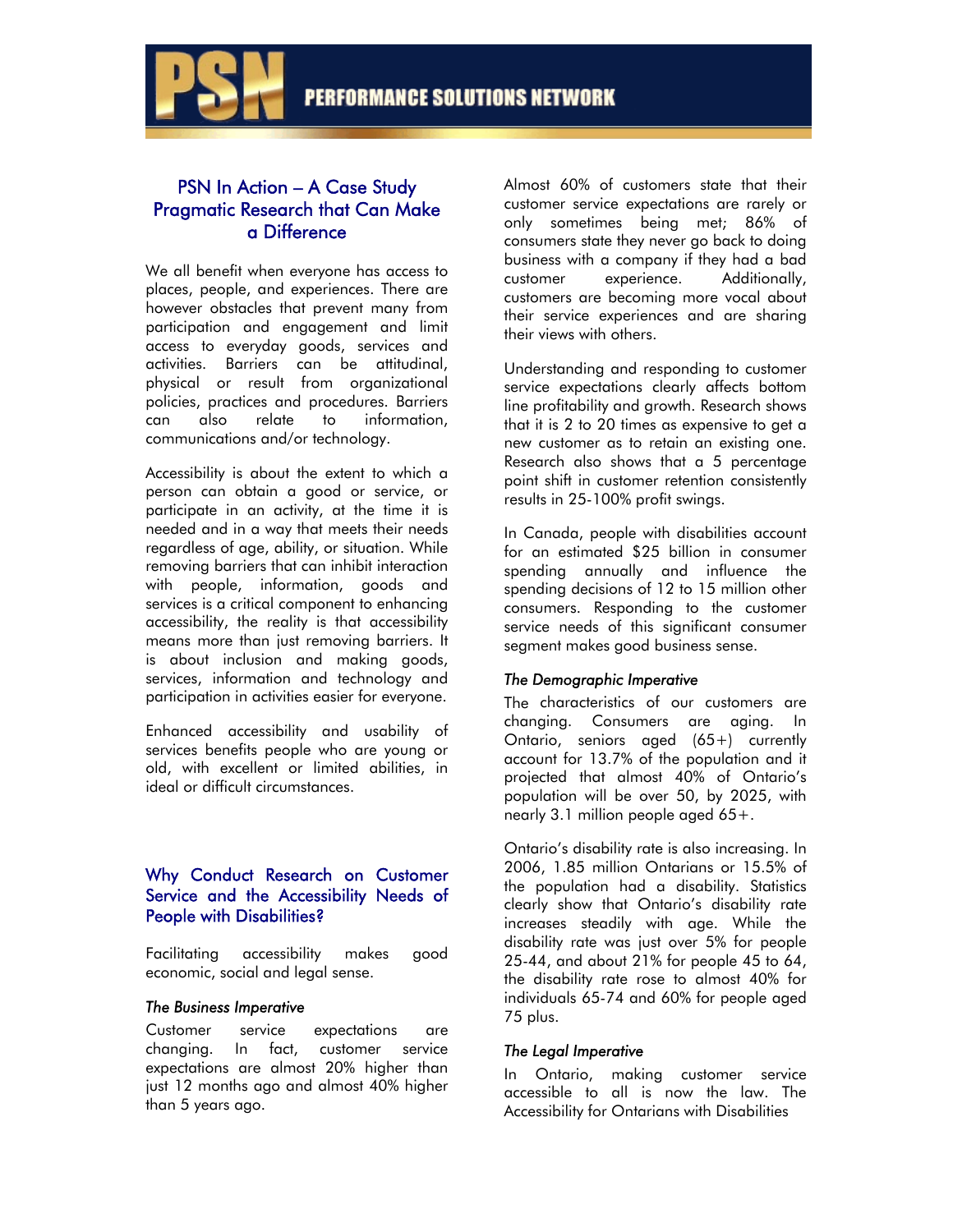Act and its associated Standards are laying the foundation for changes designed to make the Province barrier-free by 2025. By January 1, 2012, all Ontario businesses and organizations, with one or more employees, must establish policies, practices and procedures on providing goods or services to people with disabilities and must provide training to staff who interact with the public.

#### The PSN Approach to Research on Customer Service and the Accessibility Needs of People with Disabilities

#### *What is the Customer Service Project?*

Since June 2009, PSN, has been engaged in the "Customer Service Project", a twopronged study that examines barriers people with disabilities experience when attempting to access everyday goods and services and quality customer service. The Project includes both a Survey and Focus Groups.

- This survey looks at attitudinal, information and communication, architectural and physical, as well as policy and systemic barriers that prevent people from accessing goods and services and from receiving quality customer service. The Customer Service Survey also seeks ideas and suggestions on what can be done to make customer service experiences better.
- Focus groups held in Toronto and other communities in Ontario including in Ottawa, Cornwall, Barrie, Hamilton and Windsor have provided opportunities for individuals to elaborate on their experiences and to further communicate stories, issues and suggestions.

#### *Why A "Customer Service Project"?*

A variety of factors influenced PSN's decision to undertake the "Customer Service Project" including:

 A desire to engage in an inclusive approach for identifying barriers, service needs and priorities that provides a voice to people with disabilities who want to contribute and who traditionally have not been engaged.

- A desire to better understand the range of barriers, issues, concerns and needs that people with diverse disabilities experience and the frequency with which they experience barriers.
- A desire to better understand the commonalities and differences in barriers, experiences and needs of people with different types of disabilities.
- A desire to show how and why inclusion makes economic, social and legal sense.
- A desire to provide businesses and organizations with research-backed advice on how to enhance accessibility and usability of their services that will make them a provider of choice.

#### *How we are doing it*

The strength of any study lies in the quality and breadth of responses received. The assistance and cooperation of National, Ontario-based and local associations, organizations, and Municipal Local Advisory Committees have helped ensure the survey's distribution to people with a range of disabilities. Attendance at various community events, email campaigns through distribution organizations, articles in Newsletters, as well as word-of-mouth have also helped ensure participation by people with diverse disabilities.

To accommodate people with various disabilities and differing needs the survey has been made available in multiple formats and through various channels. The survey has been available for completion online, as well as in accessible WORD and PDF formats. Telephone assistance has been provided to those who may experience<br>difficulty in completing the survey difficulty in completing the survey themselves.

#### *About the Survey Instrument*

The survey instrument is a 75 question structured survey focusing on types of barriers, the importance of each barrier and the frequency with which each occurs.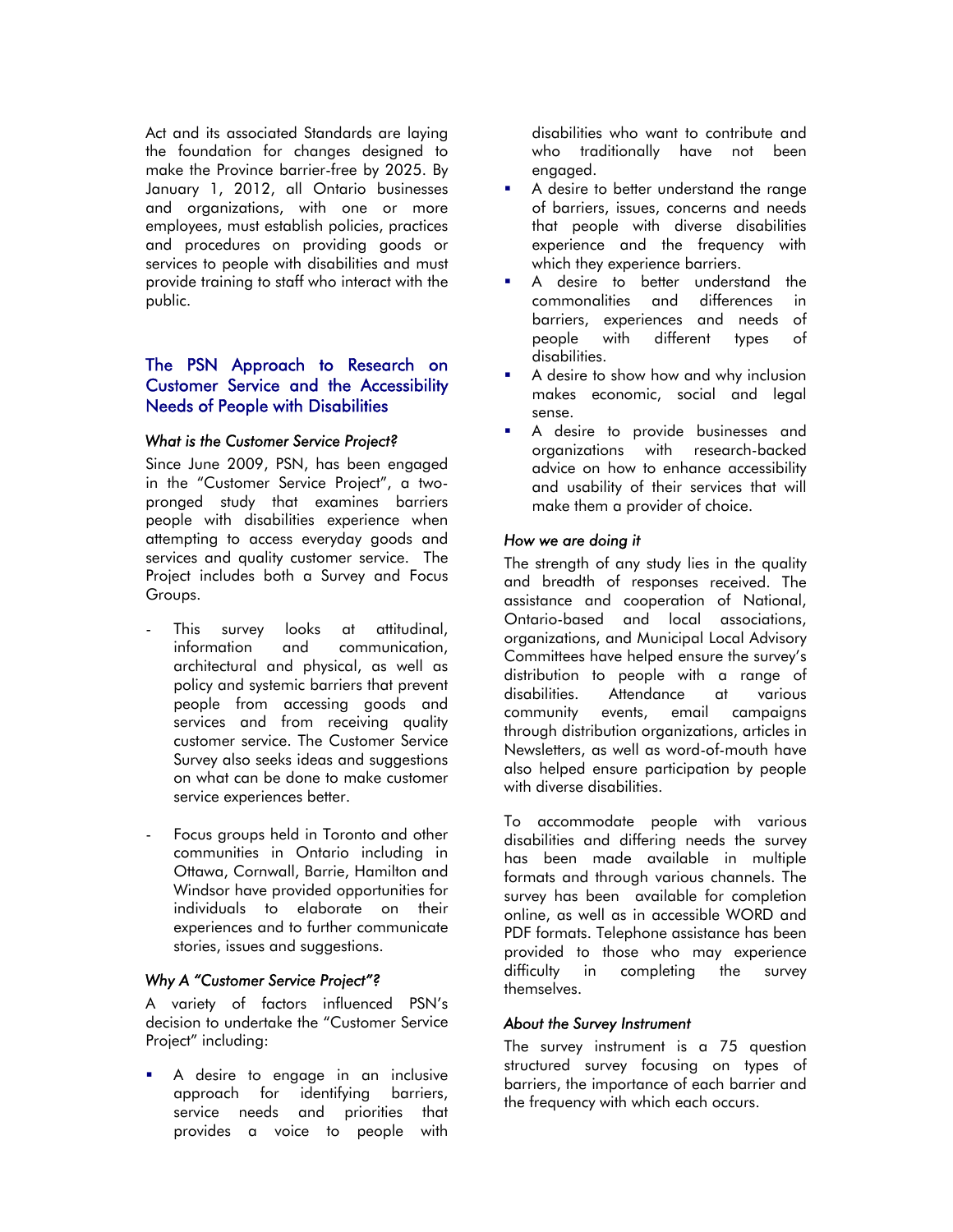While focused on customer service, the Where Do We Go From Here? questions cover a range of potential attitudinal, information/communication, physical and policy barriers. All questions are randomized, not categorized either by type of disability or type of barrier. Prior to finalizing the survey, all questions were validated by people with disabilities and other key informants.

#### A Preliminary View Of What We have Been Told

Some of what we have been told….

- $\bullet$ Focusing on barriers rather than disabilities is critical to understanding needs and to identifying solutions
- Many barriers are not disability specific. The same barrier often affects people with different types of disabilities and needs
- Many people have identified their daily activities are limited by more than one disability

 $\mathsf{I}$ 

- People with multiple disabilities identify  $\bullet$ more large or medium barriers than individuals with a single disability
- Older people are resigned to doing  $\bullet$ less and not participating when there are barriers. Younger people express frustration when they cannot participate
- Attitudinal barriers impact people with all types of disabilities
	- **•** Younger people view attitudinal barriers as larger issues impacting accessibility than older people
	- **People with multiple disabilities rate** attitudinal barriers as less important to accessibility than other types of barriers

The data collection phase of the Customer Service Project is coming to an end. We are now in a final push to ensure the survey is distributed as broadly as possible so that all those who want to participate have the opportunity to do so.

Preliminary data analysis is currently underway. The introductory and background components of the Project Report have been started. The final Project Report will include the survey results, an analysis of key findings and trends, as well as the ideas, suggestions and concerns expressed to us at the many Focus Groups held in communities across southern Ontario.

The Final Project Report will be shared with all those organizations that have supported the Customer Service Project. We believe collaboration and knowledge sharing are critical. They can open doors to further understanding, as well as research opportunities initiated by the broader community.

PSN will be using the results from the Project to inform businesses, organizations, and others on issues, barriers and needs expressed by people with disabilities. Further, PSN will use the results to help businesses and organizations develop a customer focus, implement pragmatic results-oriented strategies, reduce barriers to quality service, improve accessibility to their goods and services, and to enhance Customer Service to ALL.